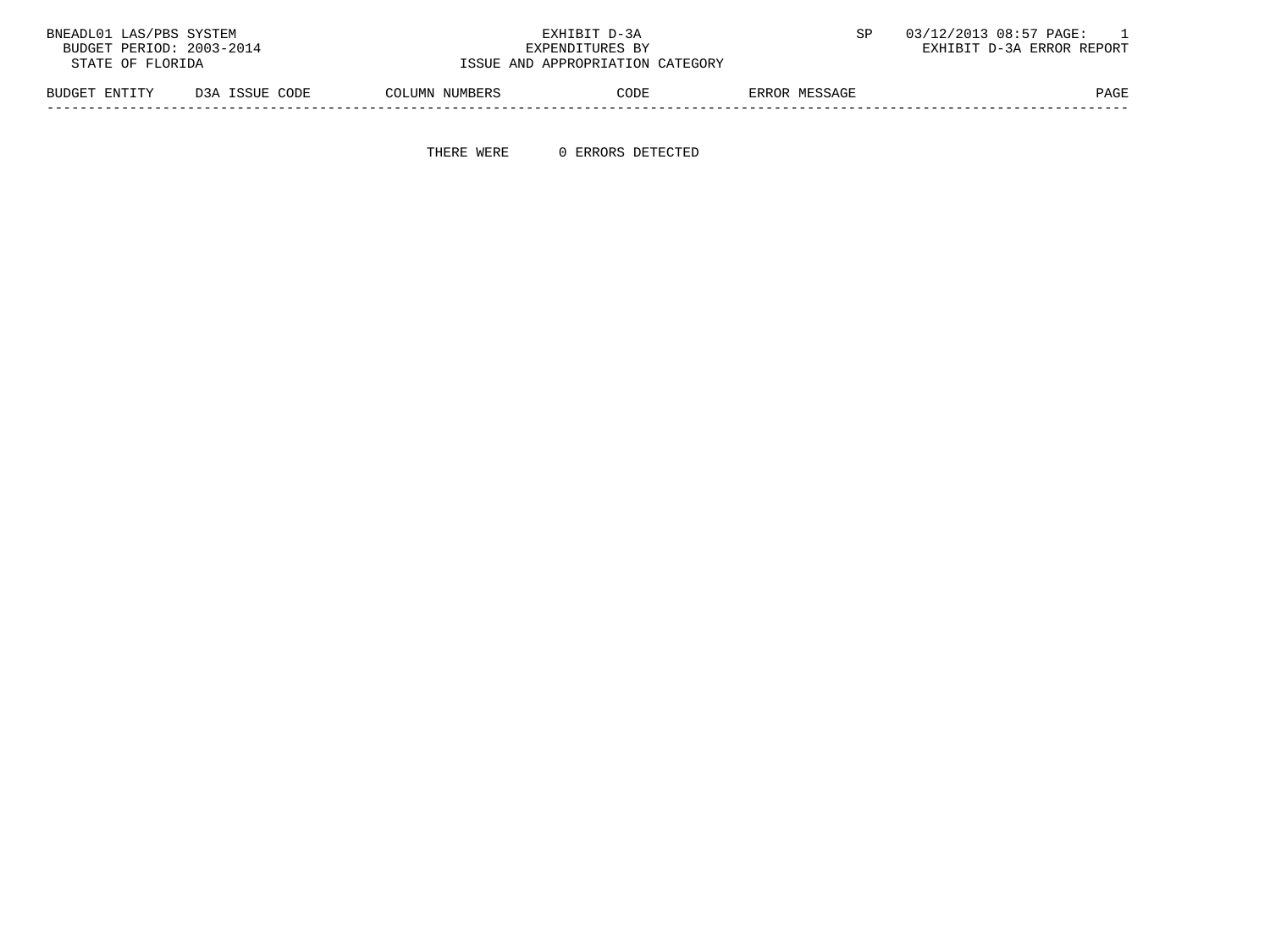| BNEADL01 LAS/PBS SYSTEM<br>BUDGET PERIOD: 2003-2014<br>STATE OF FLORIDA                                                                                                                                                            | EXHIBIT D-3A<br>EXPENDITURES BY<br>ISSUE AND APPROPRIATION CATEGORY |                                                                                                                                                                      |  | SP                                         | 03/12/2013 08:57 PAGE: 1<br>EXHIBIT D-3A<br>DETAIL OF EXPENDITURES                    |
|------------------------------------------------------------------------------------------------------------------------------------------------------------------------------------------------------------------------------------|---------------------------------------------------------------------|----------------------------------------------------------------------------------------------------------------------------------------------------------------------|--|--------------------------------------------|---------------------------------------------------------------------------------------|
|                                                                                                                                                                                                                                    | COL A12                                                             | $COL A14$ $COL A15$ $COL A16$ $COL A14-A12$<br>AGY FIN REQ AGY AMD REQ AGY AMD N/R AGY AMD ANZ AGY FIN REQ<br>FY 2013-14 FY 2013-14 FY 2013-14 FY 2013-14 FY 2013-14 |  | AGY AMD REO<br>FY 2013-14<br>OVER (UNDER ) |                                                                                       |
|                                                                                                                                                                                                                                    |                                                                     | POS AMOUNT POS AMOUNT POS AMOUNT POS AMOUNT POS AMOUNT                                                                                                               |  |                                            | CODES                                                                                 |
| LOTTERY, DEPARTMENT OF THE<br><b>PGM: LOTTERY OPERATIONS</b><br>GOV OPERATIONS/SUPPORT<br>GOVERNMENTAL OPERATIONS<br>INCREASING SALES INITIATIVES<br>FULL SERVICE VENDING MACHINES<br>- FSVM<br>SPECIAL CATEGORIES<br>LOTTERY FSVM |                                                                     |                                                                                                                                                                      |  |                                            | 36000000<br>36010000<br>16<br>1601.00.00.00<br>4100000<br>4100200<br>100000<br>102383 |
| $-$ STATE<br>OPERATING TRUST FUND                                                                                                                                                                                                  |                                                                     | 2,916,000                                                                                                                                                            |  | 2,916,000 2510 1                           |                                                                                       |
|                                                                                                                                                                                                                                    |                                                                     |                                                                                                                                                                      |  |                                            |                                                                                       |

AGENCY ISSUE NARRATIVE:

2013-2014 BUDGET YEAR NARRATIVE: IT COMPONENT? NO

AMENDED 2013-14 Narrative after February 1, 2013

 In order to continue growth of Lottery revenues and the resulting transfers to the Educational Enhancement Trust Fund (EETF), the Florida Lottery is looking to increase the distribution network for the sale of Lottery products. The Florida Lottery currently has 500 Full Service Vending Machines (FSVMs) throughout the state that are demonstrating increased sales. To continue the growth pattern, the Florida Lottery is requesting \$2,916,000 to lease an additional 300 FSVMs for placement at retailer locations throughout the state, most of which will be new retailers. FSVMs currently in place have demonstrated that the self-service feature in retailer locations supplements the counter sales activity. The self-service feature has gained the interest of new groups of large chain retailers who have previously expressed concern over the labor-intensive nature of the existing customer service counter business model. The lack of full-service equipment was cited as an obstacle in the past when trying to recruit new corporate retailers. The Lottery has been approached by two new corporate retailers and is pursuing a third that is looking for a completely self-service model for implementation. These three entities would require approximately 200 units, and two already existing retailers have identified new location needs that would use the other 100 units. The Revenue Estimating Conference (REC) adopted an impact for FSVMs in November 2011. The additional units were forecasted to yield transfers of \$8.1 million in the first partial year, and \$20.1 million the first full year of operation, after the cost of equipment.

 FSVMs are much like a typical vending machine in that money is inserted, a button is pressed, or a standard play slip is inserted, and the desired product is then dispersed from the machine. In compliance with state statute, FSVMs can be remotely disabled in order to prevent underage players from purchasing tickets. The machine transmits sales information in real-time to the in-store terminal, allowing for more effective accounting and tracking of ticket inventory, greatly enhancing the retailers' and the Lottery's ability to monitor and manage scratch-off inventory while also selling terminal games.

 The Florida Lottery is authorized under section 24.112(15), Florida Statutes, to utilize player-activated terminals. Early analysis of sales using the recently implemented equipment, by comparing sales for the 13 week period immediately preceding installation of the FSVMs to the 13 week period following installation, shows that retailers with the new equipment have experienced an average of 17% growth in sales. The majority of these retailers already had experienced instant ticket growth from the Instant Ticket Vending Machines (ITVMs). At the present the department has data that reports between 10% to 12% of the sales from the FSVMs are for terminal products. The average weekly sales amount for the FSVMs is \$5.6 million.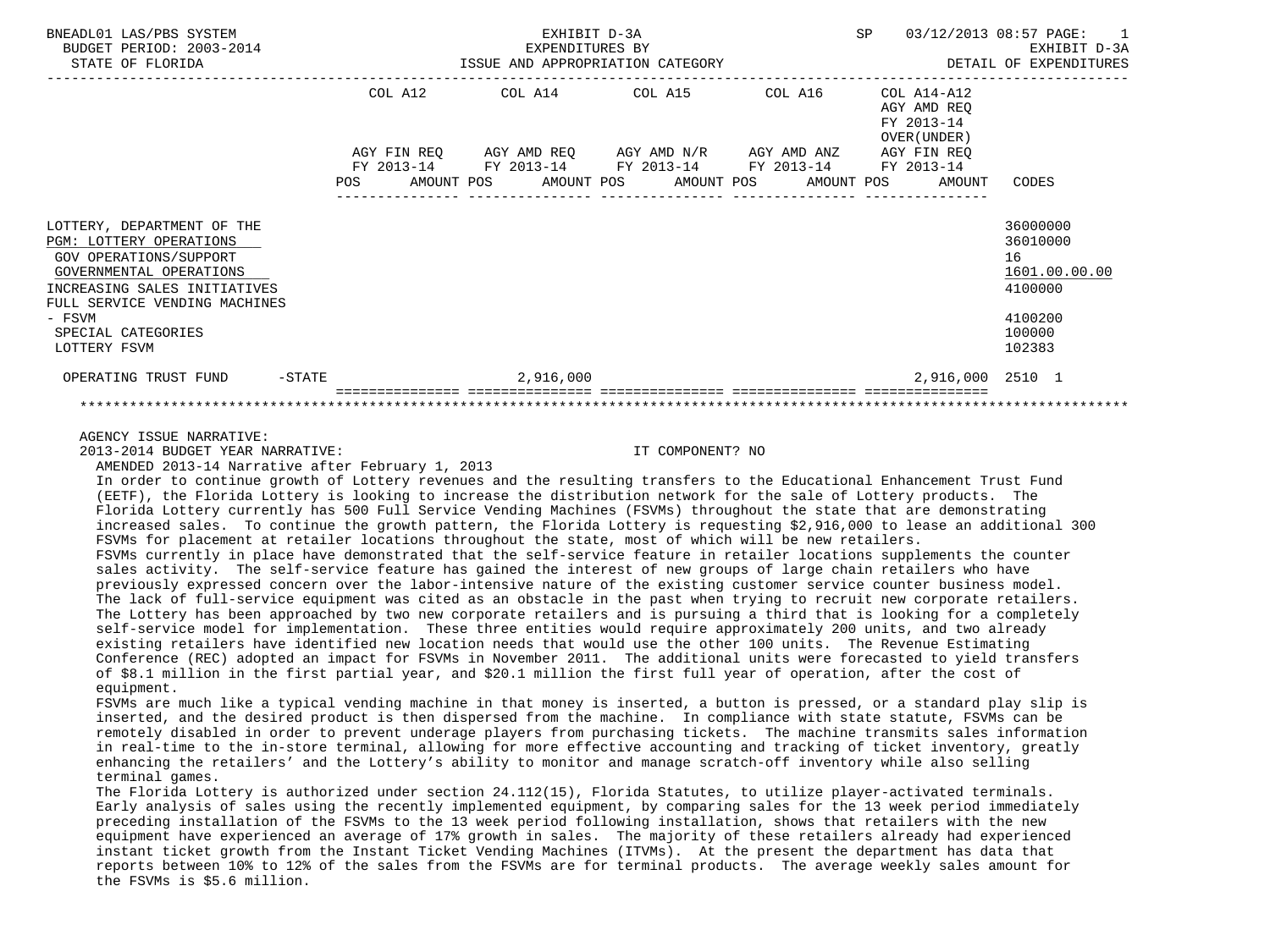| BNEADL01 LAS/PBS SYSTEM<br>BUDGET PERIOD: 2003-2014<br>STATE OF FLORIDA                                                                                                     | EXHIBIT D-3A<br>EXPENDITURES BY<br>ISSUE AND APPROPRIATION CATEGORY |                                     |                                                           |                          | SP                                                       | $\overline{\phantom{a}}$ 2<br>03/12/2013 08:57 PAGE:<br>EXHIBIT D-3A<br>DETAIL OF EXPENDITURES |  |
|-----------------------------------------------------------------------------------------------------------------------------------------------------------------------------|---------------------------------------------------------------------|-------------------------------------|-----------------------------------------------------------|--------------------------|----------------------------------------------------------|------------------------------------------------------------------------------------------------|--|
|                                                                                                                                                                             | COL A12                                                             | ------------------------            | COL A14 COL A15                                           | COL A16                  | COL A14-A12<br>AGY AMD REO<br>FY 2013-14<br>OVER (UNDER) |                                                                                                |  |
|                                                                                                                                                                             | AGY FIN REO<br>FY 2013-14<br>POS<br>AMOUNT POS                      | FY 2013-14 FY 2013-14<br>AMOUNT POS | AGY AMD REO     AGY AMD N/R     AGY AMD ANZ<br>AMOUNT POS | FY 2013-14<br>AMOUNT POS | AGY FIN REO<br>FY 2013-14<br>AMOUNT                      | CODES                                                                                          |  |
| LOTTERY, DEPARTMENT OF THE<br>PGM: LOTTERY OPERATIONS<br>GOV OPERATIONS/SUPPORT<br>GOVERNMENTAL OPERATIONS<br>INCREASING SALES INITIATIVES<br>FULL SERVICE VENDING MACHINES |                                                                     |                                     |                                                           |                          |                                                          | 36000000<br>36010000<br>16<br>1601.00.00.00<br>4100000                                         |  |
| - FSVM<br>Summary: This is a new issue.                                                                                                                                     |                                                                     |                                     |                                                           |                          |                                                          | 4100200                                                                                        |  |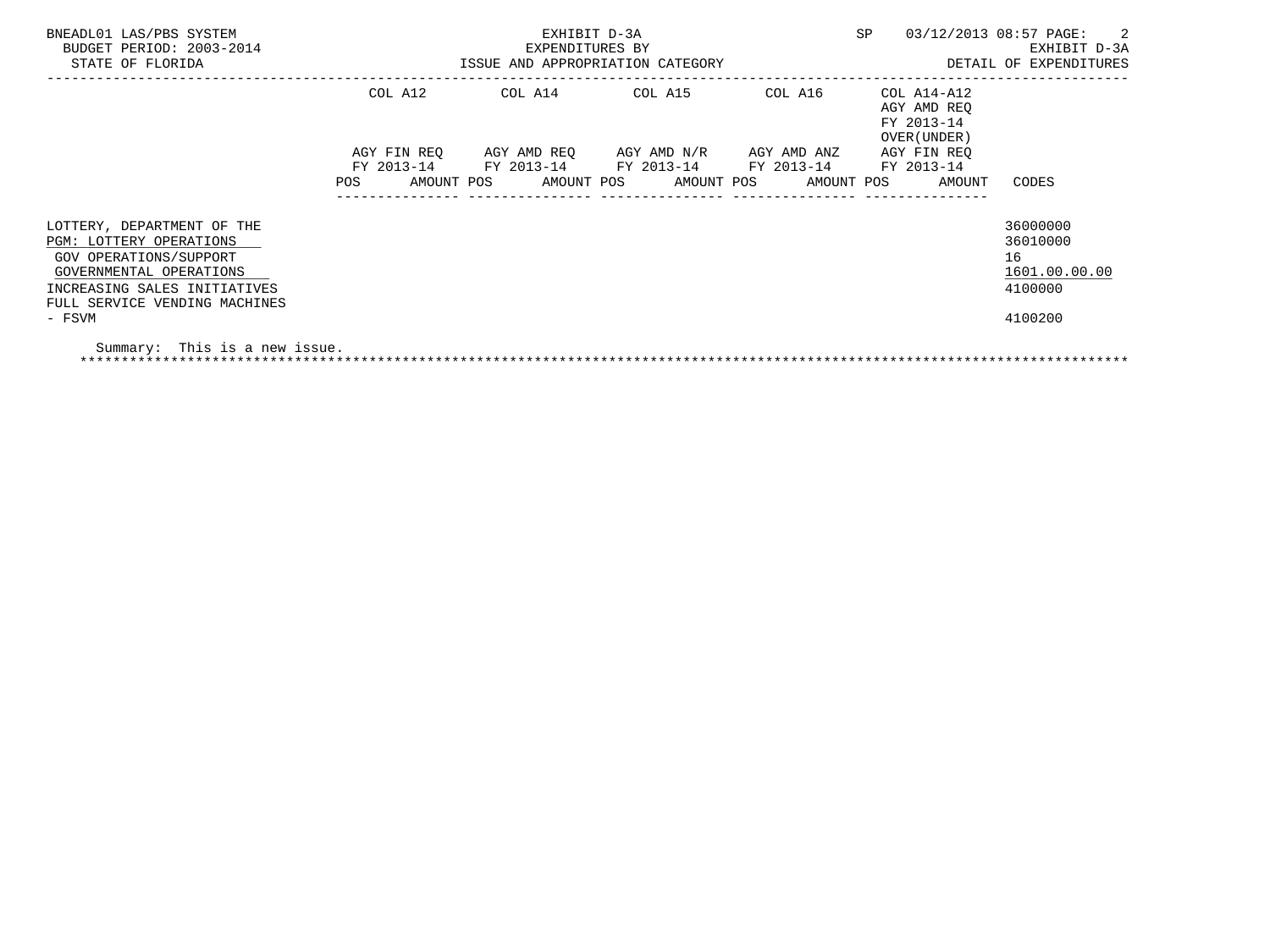| * NEADLP01<br>* BUDGET PERIOD: 2003-2014                                                                                                                                                                                                                                                                                                                                                                                                                                   | STATISTICAL INFORMATION         | $03/12/2013$ $08:57$ *<br>SP<br>DJG 36 |  |  |  |  |
|----------------------------------------------------------------------------------------------------------------------------------------------------------------------------------------------------------------------------------------------------------------------------------------------------------------------------------------------------------------------------------------------------------------------------------------------------------------------------|---------------------------------|----------------------------------------|--|--|--|--|
|                                                                                                                                                                                                                                                                                                                                                                                                                                                                            |                                 | EXHIBIT A, D AND D-3A LIST REQUEST     |  |  |  |  |
|                                                                                                                                                                                                                                                                                                                                                                                                                                                                            |                                 |                                        |  |  |  |  |
| SAVE INITIALS:                                                                                                                                                                                                                                                                                                                                                                                                                                                             |                                 |                                        |  |  |  |  |
| ** DATA SELECTIONS **                                                                                                                                                                                                                                                                                                                                                                                                                                                      |                                 |                                        |  |  |  |  |
|                                                                                                                                                                                                                                                                                                                                                                                                                                                                            |                                 |                                        |  |  |  |  |
| REPORT OPTION 1 - Exhibit A, D and D-3A                                                                                                                                                                                                                                                                                                                                                                                                                                    |                                 |                                        |  |  |  |  |
|                                                                                                                                                                                                                                                                                                                                                                                                                                                                            |                                 |                                        |  |  |  |  |
| COLUMN: A12<br>A14                                                                                                                                                                                                                                                                                                                                                                                                                                                         | A15 A16                         | $\overline{\text{A14-A12}}$ CODES      |  |  |  |  |
| CALCULATE DIFFERENCE ONLY $(Y/N): N$ THAT EXCEED:                                                                                                                                                                                                                                                                                                                                                                                                                          |                                 |                                        |  |  |  |  |
| INCLUDE (Y/N) FTE: Y<br>REPORT TOTAL:                                                                                                                                                                                                                                                                                                                                                                                                                                      | SALARY RATE: Y POSITION DATA: Y |                                        |  |  |  |  |
| REPORT: NO TOTAL                                                                                                                                                                                                                                                                                                                                                                                                                                                           |                                 |                                        |  |  |  |  |
|                                                                                                                                                                                                                                                                                                                                                                                                                                                                            |                                 |                                        |  |  |  |  |
| BUDGET ENTITY OR GROUP/ACCUMULATION LEVEL (0=MERGE, 1=LEVEL 1, 2=LEVEL 2, 3=LEVEL 3, 4=LOWEST LEVEL)                                                                                                                                                                                                                                                                                                                                                                       |                                 |                                        |  |  |  |  |
| $1-7:$ $4$                                                                                                                                                                                                                                                                                                                                                                                                                                                                 |                                 |                                        |  |  |  |  |
|                                                                                                                                                                                                                                                                                                                                                                                                                                                                            |                                 |                                        |  |  |  |  |
| $\frac{1}{2} \left( \frac{1}{2} \right) \left( \frac{1}{2} \right) \left( \frac{1}{2} \right) \left( \frac{1}{2} \right) \left( \frac{1}{2} \right) \left( \frac{1}{2} \right) \left( \frac{1}{2} \right) \left( \frac{1}{2} \right) \left( \frac{1}{2} \right) \left( \frac{1}{2} \right) \left( \frac{1}{2} \right) \left( \frac{1}{2} \right) \left( \frac{1}{2} \right) \left( \frac{1}{2} \right) \left( \frac{1}{2} \right) \left( \frac{1}{2} \right) \left( \frac$ |                                 |                                        |  |  |  |  |
|                                                                                                                                                                                                                                                                                                                                                                                                                                                                            | <u> Albanya (Albanya)</u>       |                                        |  |  |  |  |
| EXCLUDE:                                                                                                                                                                                                                                                                                                                                                                                                                                                                   |                                 |                                        |  |  |  |  |
| BUDGET ENTITY TOTALS:                                                                                                                                                                                                                                                                                                                                                                                                                                                      |                                 |                                        |  |  |  |  |
|                                                                                                                                                                                                                                                                                                                                                                                                                                                                            |                                 |                                        |  |  |  |  |
| LEVEL 1: NO TOTAL                                                                                                                                                                                                                                                                                                                                                                                                                                                          |                                 |                                        |  |  |  |  |
| LEVEL 2: NO TOTAL                                                                                                                                                                                                                                                                                                                                                                                                                                                          |                                 |                                        |  |  |  |  |
| LEVEL 3: NO TOTAL                                                                                                                                                                                                                                                                                                                                                                                                                                                          |                                 |                                        |  |  |  |  |
| LOWEST LEVEL: BY FUND TYPE                                                                                                                                                                                                                                                                                                                                                                                                                                                 |                                 |                                        |  |  |  |  |
|                                                                                                                                                                                                                                                                                                                                                                                                                                                                            |                                 |                                        |  |  |  |  |
| PROGRAM COMPONENT/ACCUMULATION LEVEL (1, 2, 3, 4 OR 5 FOR 2, 4, 6, 8 OR 10 DIGITS, 0=MERGED):                                                                                                                                                                                                                                                                                                                                                                              |                                 |                                        |  |  |  |  |
| PROGRAM COMPONENT: 5                                                                                                                                                                                                                                                                                                                                                                                                                                                       |                                 |                                        |  |  |  |  |
| PROGRAM COMPONENT TOTAL:<br>POLICY AREA: NO TOTAL                                                                                                                                                                                                                                                                                                                                                                                                                          |                                 |                                        |  |  |  |  |
| PROGRAM COMPONENT: BY FUND TYPE                                                                                                                                                                                                                                                                                                                                                                                                                                            |                                 |                                        |  |  |  |  |
|                                                                                                                                                                                                                                                                                                                                                                                                                                                                            |                                 |                                        |  |  |  |  |
| ISSUE CODE OR GROUP/ACCUMULATION LEVEL (1, 2 OR 3 FOR 1, 3 OR 7 CHARACTERS, 0=MERGED):                                                                                                                                                                                                                                                                                                                                                                                     |                                 |                                        |  |  |  |  |
| ISSUE CODE OR GROUP: 4100200 3                                                                                                                                                                                                                                                                                                                                                                                                                                             |                                 |                                        |  |  |  |  |
| ISSUE TOTAL:                                                                                                                                                                                                                                                                                                                                                                                                                                                               |                                 |                                        |  |  |  |  |
| SUMMARY: NO TOTAL                                                                                                                                                                                                                                                                                                                                                                                                                                                          |                                 |                                        |  |  |  |  |
| DETAIL: LINE TOTAL                                                                                                                                                                                                                                                                                                                                                                                                                                                         |                                 |                                        |  |  |  |  |
|                                                                                                                                                                                                                                                                                                                                                                                                                                                                            |                                 |                                        |  |  |  |  |
| APPROPRIATION CATEGORY OR GROUP/ACCUMULATION LEVEL (1=MAJOR, 2=MINOR, 0=MERGED):<br>$\overline{\phantom{0}}^2$                                                                                                                                                                                                                                                                                                                                                             |                                 |                                        |  |  |  |  |
| INCLUDE FCO (Y/N): Y APPROPRIATION CATEGORY TITLE (S=SHORT, L=LONG): S                                                                                                                                                                                                                                                                                                                                                                                                     |                                 |                                        |  |  |  |  |
| APPROPRIATION CATEGORY TOTAL:                                                                                                                                                                                                                                                                                                                                                                                                                                              |                                 |                                        |  |  |  |  |
| MAJOR: NO TOTAL                                                                                                                                                                                                                                                                                                                                                                                                                                                            |                                 |                                        |  |  |  |  |
|                                                                                                                                                                                                                                                                                                                                                                                                                                                                            | MINOR: BY DETAIL FUND           |                                        |  |  |  |  |
|                                                                                                                                                                                                                                                                                                                                                                                                                                                                            |                                 |                                        |  |  |  |  |
| ITEMIZATION OF EXPENDITURE:                                                                                                                                                                                                                                                                                                                                                                                                                                                |                                 |                                        |  |  |  |  |
| ACCUMULATION LEVEL (1=OPE/FCO, 2=IOE, $0 = MERGE$ ): 0                                                                                                                                                                                                                                                                                                                                                                                                                     |                                 |                                        |  |  |  |  |
| ITEMIZATION OF EXPENDITURE TOTAL:                                                                                                                                                                                                                                                                                                                                                                                                                                          |                                 |                                        |  |  |  |  |
| ITEMIZATION OF EXPENDITURE: NO TOTAL                                                                                                                                                                                                                                                                                                                                                                                                                                       |                                 |                                        |  |  |  |  |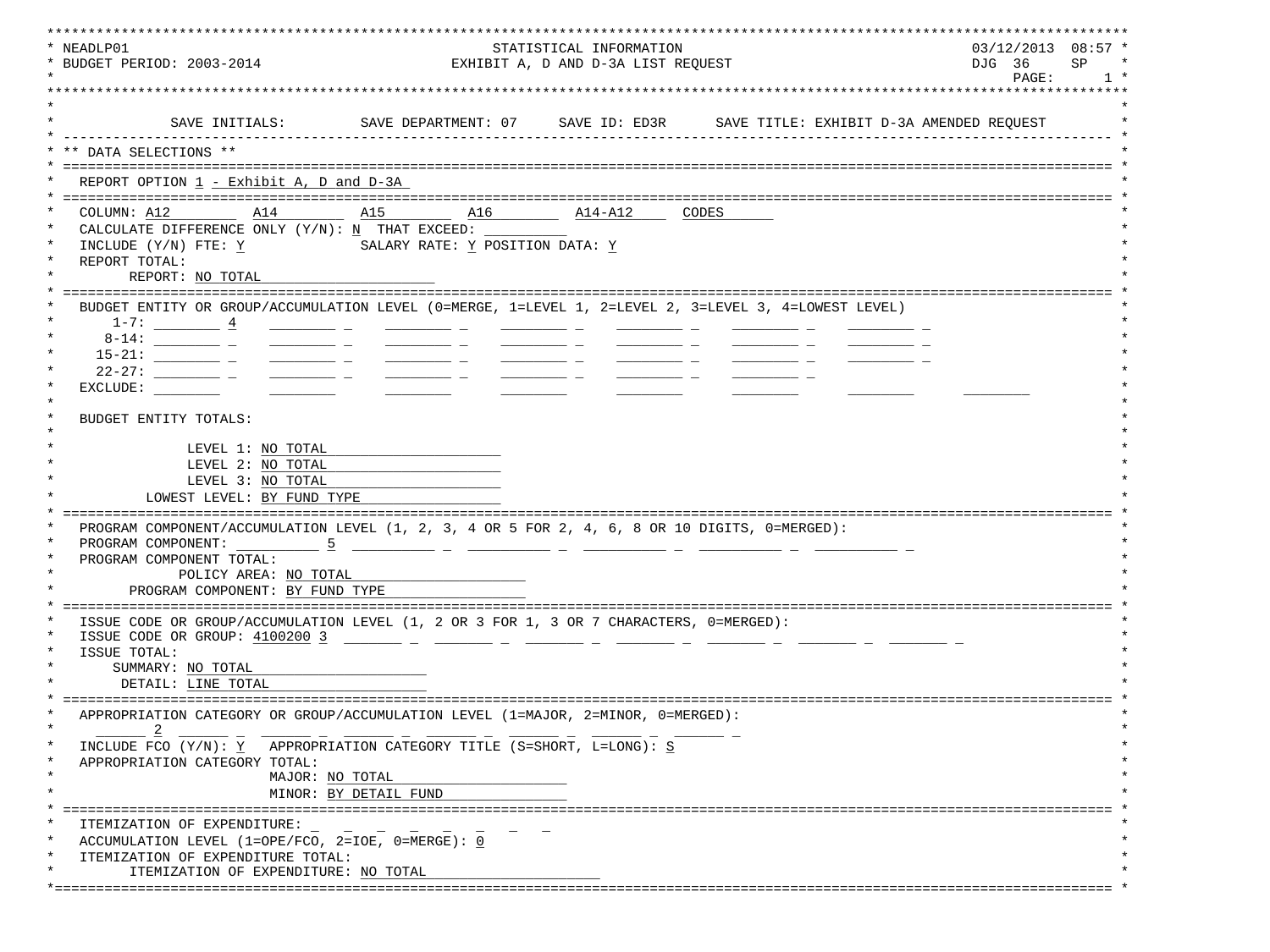|         | * NEADLP01                                                  |                                        | STATISTICAL INFORMATION            | $03/12/2013$ $08:57$ * |
|---------|-------------------------------------------------------------|----------------------------------------|------------------------------------|------------------------|
|         | * BUDGET PERIOD: 2003-2014                                  |                                        | EXHIBIT A, D AND D-3A LIST REQUEST | DJG 36<br>SP           |
|         |                                                             |                                        |                                    | PAGE:<br>$2 *$         |
|         |                                                             |                                        |                                    |                        |
|         | FUND GROUPS SET: _______ OR FUND: _____                     |                                        |                                    |                        |
|         |                                                             |                                        |                                    |                        |
|         | FUNDING SOURCE IDENTIFIER:                                  |                                        |                                    |                        |
|         | REPORT BY FSI (Y/N): Y                                      |                                        |                                    |                        |
|         |                                                             |                                        |                                    |                        |
|         | DEPARTMENT NARRATIVE SET:                                   |                                        |                                    |                        |
| $\ast$  | BUDGET ENTITY NARRATIVE SET:                                |                                        |                                    |                        |
|         | ISSUE/ACTIVITY NARRATIVE SET: A1                            |                                        |                                    |                        |
| $\star$ |                                                             |                                        |                                    |                        |
|         | INCLUDE PROGRAM COMPONENT NARRATIVE (Y/N): N                |                                        |                                    |                        |
|         |                                                             |                                        |                                    |                        |
|         |                                                             |                                        |                                    |                        |
|         | ** FORMATTING **                                            |                                        |                                    |                        |
|         |                                                             |                                        |                                    |                        |
|         | REPORT HEADING: EXHIBIT D-3A                                |                                        |                                    |                        |
|         | EXPENDITURES BY                                             |                                        |                                    |                        |
|         | ISSUE AND APPROPRIATION CATEGORY                            |                                        |                                    |                        |
|         |                                                             |                                        |                                    |                        |
|         | PAGE BREAKS: LOWEST LEVEL PRC                               |                                        |                                    |                        |
|         |                                                             |                                        |                                    |                        |
|         | (LEVEL 1, LEVEL 2, LEVEL 3, LOWEST LEVEL,                   |                                        |                                    |                        |
|         |                                                             |                                        |                                    |                        |
|         | IOE, GRP, PRC, SIS, ISC)                                    |                                        |                                    |                        |
|         |                                                             |                                        |                                    |                        |
|         | COLUMN CODES $(Y/N): Y$ FORMAT (L=LANDSCAPE, P=PORTRAIT): L |                                        |                                    |                        |
|         | SORT OPTIONS: DEPARTMENT/BUDGET ENTITY (C=CODE, T=TITLE): C |                                        |                                    |                        |
|         |                                                             | PROGRAM COMPONENT (C=CODE, T=TITLE): C |                                    |                        |
|         |                                                             |                                        |                                    |                        |
|         | TOTAL RECORDS READ FROM SORT:                               | -1                                     |                                    |                        |
|         |                                                             |                                        |                                    |                        |
|         | TOTAL RECORDS READ FROM CARD:                               | 44                                     |                                    |                        |
|         | TOTAL RECORDS READ FROM PAF:                                |                                        |                                    |                        |
| $\star$ | TOTAL RECORDS READ FROM OAF:                                |                                        |                                    |                        |
| $\star$ | TOTAL RECORDS READ FROM IEF:                                |                                        |                                    |                        |
|         | TOTAL RECORDS READ FROM BGF:                                |                                        |                                    |                        |
| $\star$ | TOTAL RECORDS READ FROM BEF:                                |                                        |                                    |                        |
|         | TOTAL RECORDS READ FROM PCF:                                |                                        |                                    |                        |
| $\star$ | TOTAL RECORDS READ FROM ICF:                                |                                        |                                    |                        |
| $\star$ | TOTAL RECORDS READ FROM INF:                                | 30                                     |                                    |                        |
| $\star$ | TOTAL RECORDS READ FROM ACF:                                |                                        |                                    |                        |
| $\ast$  | TOTAL RECORDS READ FROM FCF:                                | -1                                     |                                    |                        |
| $\star$ | TOTAL RECORDS READ FROM FSF:                                | 10                                     |                                    |                        |
| $\star$ | TOTAL RECORDS READ FROM PCN:                                |                                        |                                    |                        |
| $\star$ | TOTAL RECORDS READ FROM BEN:                                |                                        |                                    |                        |
| $\ast$  |                                                             |                                        |                                    |                        |
|         | TOTAL RECORDS READ FROM DPC:<br>TOTAL RECORDS IN ERROR:     |                                        |                                    |                        |